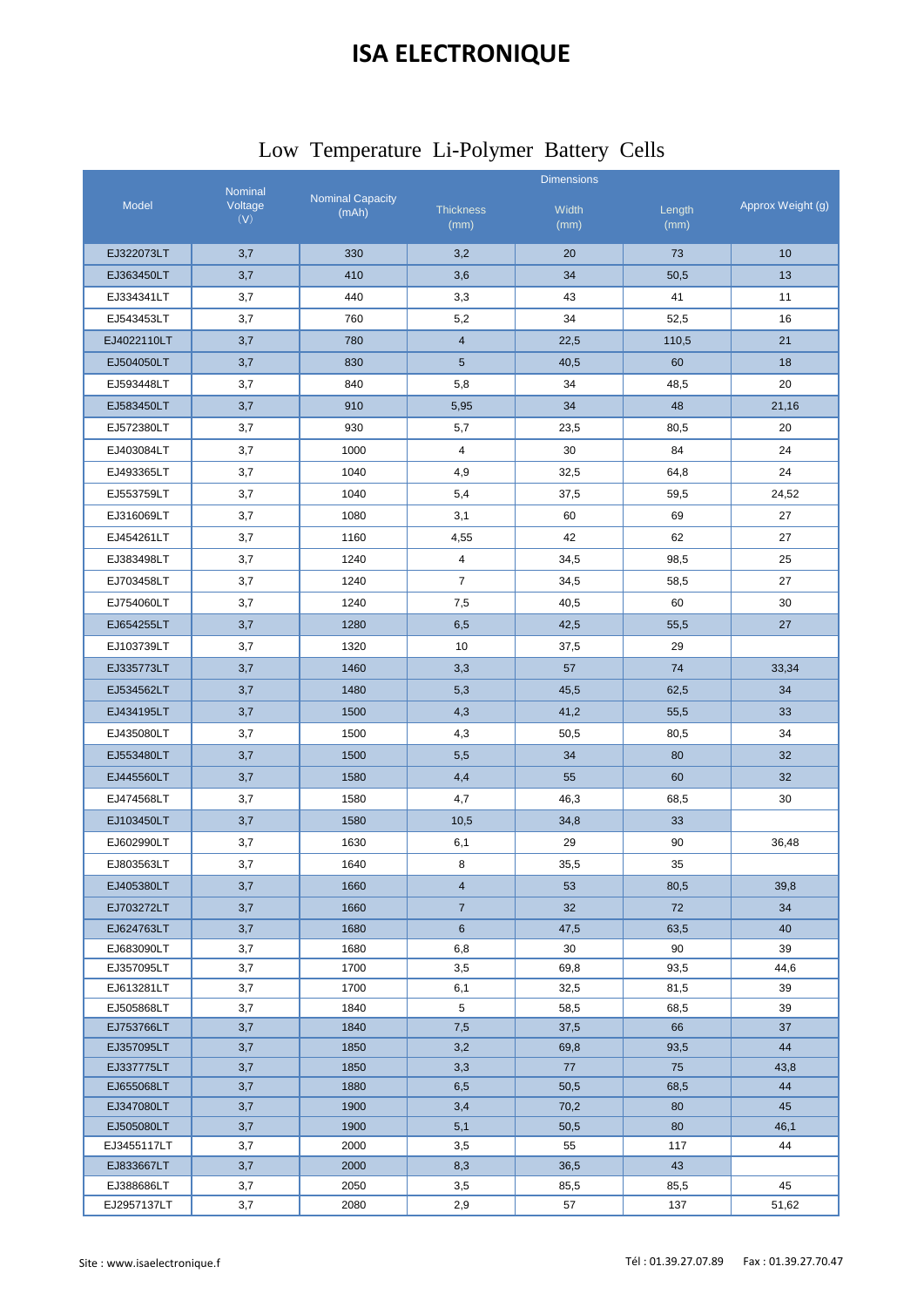# **ISA ELECTRONIQUE**

#### Low Temperature Li-Polymer Battery Cells

|                            | Nominal        |                                  | <b>Dimensions</b>        |               |                |                   |  |
|----------------------------|----------------|----------------------------------|--------------------------|---------------|----------------|-------------------|--|
| Model                      | Voltage<br>(V) | <b>Nominal Capacity</b><br>(mAh) | <b>Thickness</b><br>(mm) | Width<br>(mm) | Length<br>(mm) | Approx Weight (g) |  |
| EJ594677LT                 | 3,7            | 2080                             | 5,85                     | 46            | 77             | 46,36             |  |
| EJ744763LT                 | 3,7            | 2080                             | 7,4                      | 47            | 63             | 47                |  |
| EJ357292LT                 | 3,7            | 2100                             | 3,5                      | 72,5          | 92,5           | 50                |  |
| EJ606168LT                 | 3,7            | 2120                             | $6\phantom{1}$           | 61,5          | 68,5           | 49                |  |
|                            |                | 2160                             | 9                        |               | 45             |                   |  |
| EJ903766LT<br>EJ554890LT   | 3,7            | 2200                             | 5,3                      | 37,5<br>48,5  | 90,5           | 46                |  |
| EJ3455118LT                | 3,7            | 2240                             |                          |               |                | 48                |  |
| EJ357093LT                 | 3,7<br>3,7     | 2240                             | 3,4<br>3,5               | 5,65<br>70,5  | 118,5<br>93,5  | 52                |  |
| EJ504992LT                 | 3,7            | 2250                             | 5                        | 49            | 92             | 47                |  |
| EJ654476LT                 | 3,7            | 2250                             | 6,5                      | 44            | 76             | 50,05             |  |
| EJ377292LT                 | 3,7            | 2300                             | 3,7                      | 70,5          | 93,58          | 49                |  |
| EJ805464LT                 | 3,7            | 2300                             | 8                        | 54            | 52             |                   |  |
|                            |                | 2320                             |                          |               |                | 48                |  |
| EJ3369103LT<br>EJ3270103LT | 3,7<br>3,7     | 2370                             | 3,7<br>3,2               | 69,5<br>70    | 103,5<br>103   | 55,8              |  |
| EJ2875120LT                |                | 2400                             |                          |               |                | 54                |  |
|                            | 3,7            |                                  | 2,8                      | 75,5          | 120,5          |                   |  |
| EJ3081100LT                | 3,7            | 2400                             | 3                        | 81            | 101,5          | 57,07             |  |
| EJ3856117LT                | 3,7            | 2480                             | 3,8                      | 56,5          | 117            | 52                |  |
| EJ407292LT                 | 3,7            | 2480                             | $\overline{4}$           | 72,5          | 92,5           | 54                |  |
| EJ2675140LT                | 3,7            | 2500                             | 2,8                      | 75            | 134            | 54                |  |
| EJ655175LT                 | 3,7            | 2500                             | 6,5                      | 51            | 75             | 52                |  |
| EJ865564LT                 | 3,7            | 2800                             | 8,6                      | 55,5          | 62             |                   |  |
| EJ27105105LT               | 3,7            | 2880                             | 2,8                      | 105           | 105            | 64                |  |
| EJ505898LT                 | 3,7            | 2880                             | $5\phantom{.0}$          | 58,5          | 98,5           | 61                |  |
| EJ25105105LT               | 3,7            | 2900                             | 2,85                     | 105           | 105            | 59                |  |
| EJ855464LT                 | 3,7            | 2900                             | 8,5                      | 54            | 63             |                   |  |
| EJ3464132LT                | 3,7            | 2920                             | 3,4                      | 64,5          | 132,5          | 61                |  |
| EJ4659122LT                | 3,7            | 3000                             | 4,6                      | 59            | 122,5          | 69                |  |
| EJ105360LT                 | 3,7            | 3080                             | 10                       | 53,5          | 64             |                   |  |
| EJ6857115LT                | 3,7            | 3160                             | 6,8                      | 57            | 115            | 84                |  |
| EJ3690105LT                | 3,7            | 3280                             | 3,6                      | 90            | 105,5          | 72                |  |
| EJ3766125LT                | 3,7            | 3280                             | 3,7                      | 66            | 125            | 67                |  |
| EJ379998LT                 | $_{\rm 3,7}$   | 3300                             | $3,7$                    | 99            | 98             | 74                |  |
| EJ3970125LT                | 3,7            | 3300                             | 4                        | 70,5          | 125            | 78,35             |  |
| EJ804793LT                 | 3,7            | 3300                             | 8                        | 47            | 73,79          |                   |  |
| EJ606190LT                 | 3,7            | 3320                             | 6                        | 61,5          | 90,5           | 71                |  |
| EJ825590LT                 | 3,7            | 3320                             | 8                        | 55,3          | 71             |                   |  |
| EJ5165100LT                | 3,7            | 3328                             | 5,1                      | 65            | 100            | 72                |  |
| EJ825590LT                 | 3,7            | 3360                             | 8,2                      | 55,5          | 85             |                   |  |
| EJ3569140LT                | 3,7            | 3400                             | 3,5                      | 69,4          | 140,7          | 80,44             |  |
| EJ755590LT                 | 3,7            | 3400                             | 7,3                      | 55,5          | 90,5           | 74                |  |
| EJ825590LT                 | 3,7            | 3400                             | 7,6                      | 54,5          | 74             |                   |  |
| EJ695593LT                 | 3,7            | 3440                             | 6,9                      | 55,5          | 93,5           | 74                |  |
| EJ488095LT                 | 3,7            | 3500                             | 4,8                      | 79,5          | 95             | 76                |  |
| EJ626190LT                 | 3,7            | 3750                             | 6,2                      | 61,5          | 90,5           | 81,45             |  |
| EJ656385LT                 | 3,7            | 3910                             | 6,5                      | 63,5          | 85,5           | 83,47             |  |
| EJ905085LT                 | 3,7            | 3920                             | 9                        | 50,5          | 96             |                   |  |
| EJ3292140LT                | 3,7            | 4160                             | 3,2                      | 92,5          | 140            | 99,6              |  |
| EJ3969145LT                | 3,7            | 4160                             | $\overline{4}$           | 70            | 144,5          | 86                |  |
| EJ6065113LT                | 3,7            | 4160                             | 6                        | 65,5          | 113,5          | 87                |  |
| EJ707292LT                 | 3,7            | 4160                             | $\overline{7}$           | 72,5          | 92,5           | 91                |  |
| EJ885593LT                 | 3,7            | 4280                             | 8,8                      | 55,5          | 96             |                   |  |